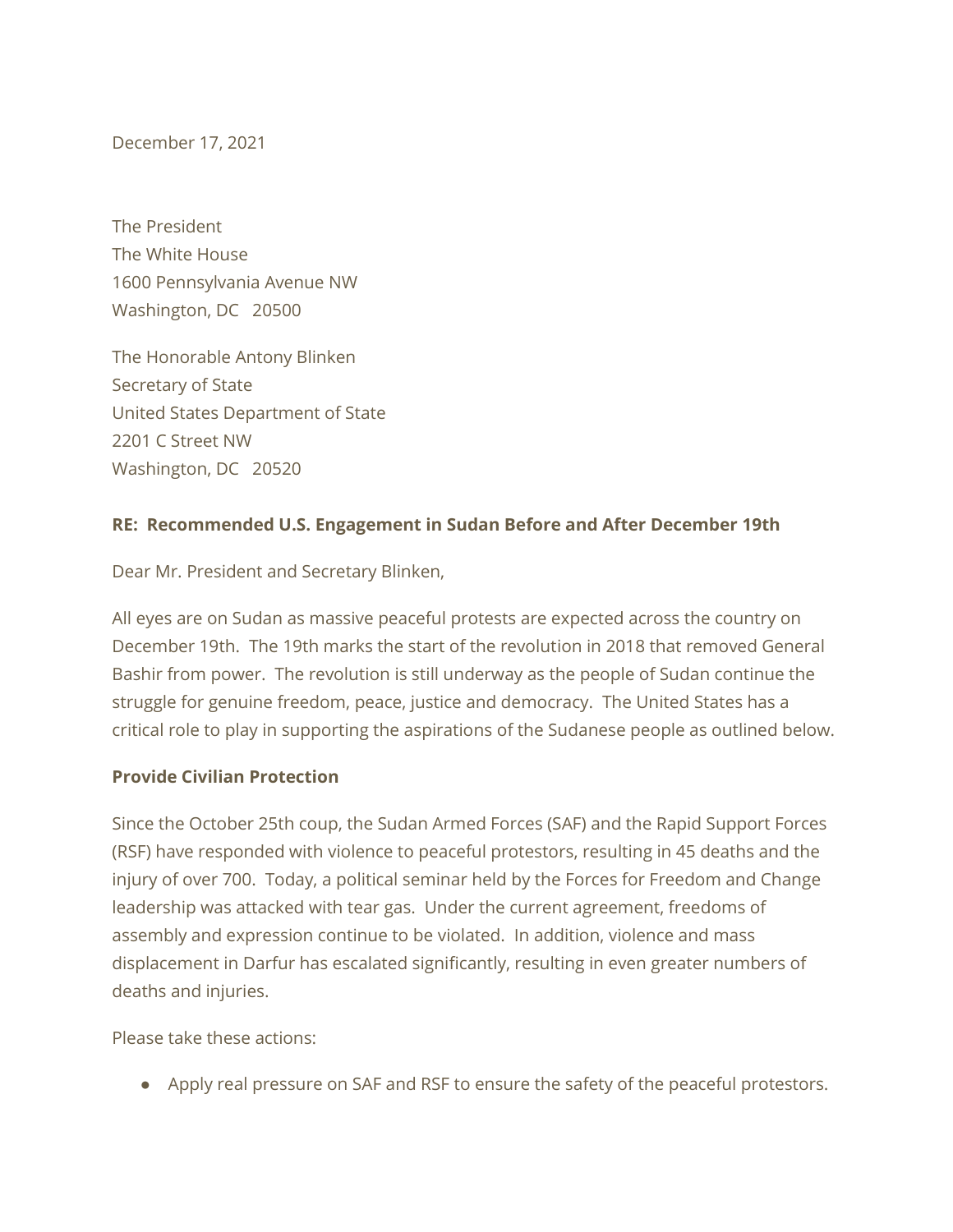The President and The Honorable Antony Blinken December 17, 2021 Page 2

- Issue statements and post messages on social media in advance of December 19th to convey that you are watching, you support the right to protest peacefully, and you will support consequences for those who impede the democratic process through violence, arrests or by any other means.
- Apply pressure and urge allies to apply pressure on the military coup leaders to avoid disrupting internet access. Provide alternative means to internet access.
- Raise awareness about the crimes in Darfur and engage with the United Nations on providing effective civilian protection. Target illegal gold trade which is one of the main financial resources that support RSF militia, a driver of conflict, and penalize those who support the illegal gold trade.

## **Support Democratic Transformation**

The people of Sudan are determined to establish a legitimate civilian transitional government that will lead to and facilitate free and fair elections. The people are saying no to the recent agreement between the military coup leader, General Burhan, and Prime Minister Hamdok and to any negotiations or partnerships with the military.

- Listen to and support the will of the Sudanese people. Take time and avoid getting ahead of their process. Initiating or supporting agreements with illegitimate and criminal actors in concert with regional anti-democratic monarchies undermines the credibility and influence of the United States as a democratic transformation ally, especially among Sudan's youth, the largest and most influential demographic in Sudan.
- Support legislation by Congress or issue an Executive Order that provides the necessary tools to impose consequences (targeted sanctions) on those in Sudan and in the region who impede the democratic process, commit atrocities or human rights abuses, or participate in and benefit from kleptocracy.
- Engage with and build the capacity of Sudan's Resistance Committees, the leaders of the peoples' movement. There is no better beneficiary of the U.S. commitment to democracy than the people of Sudan who consistently demonstrate extraordinary courage and commitment to peacefully achieving democratic ideals.
- Direct humanitarian or economic support through non-governmental channels until a legitimate civilian-led government is in place. Encourage a common international position and discourage unilateral decisions to direct economic support to a regime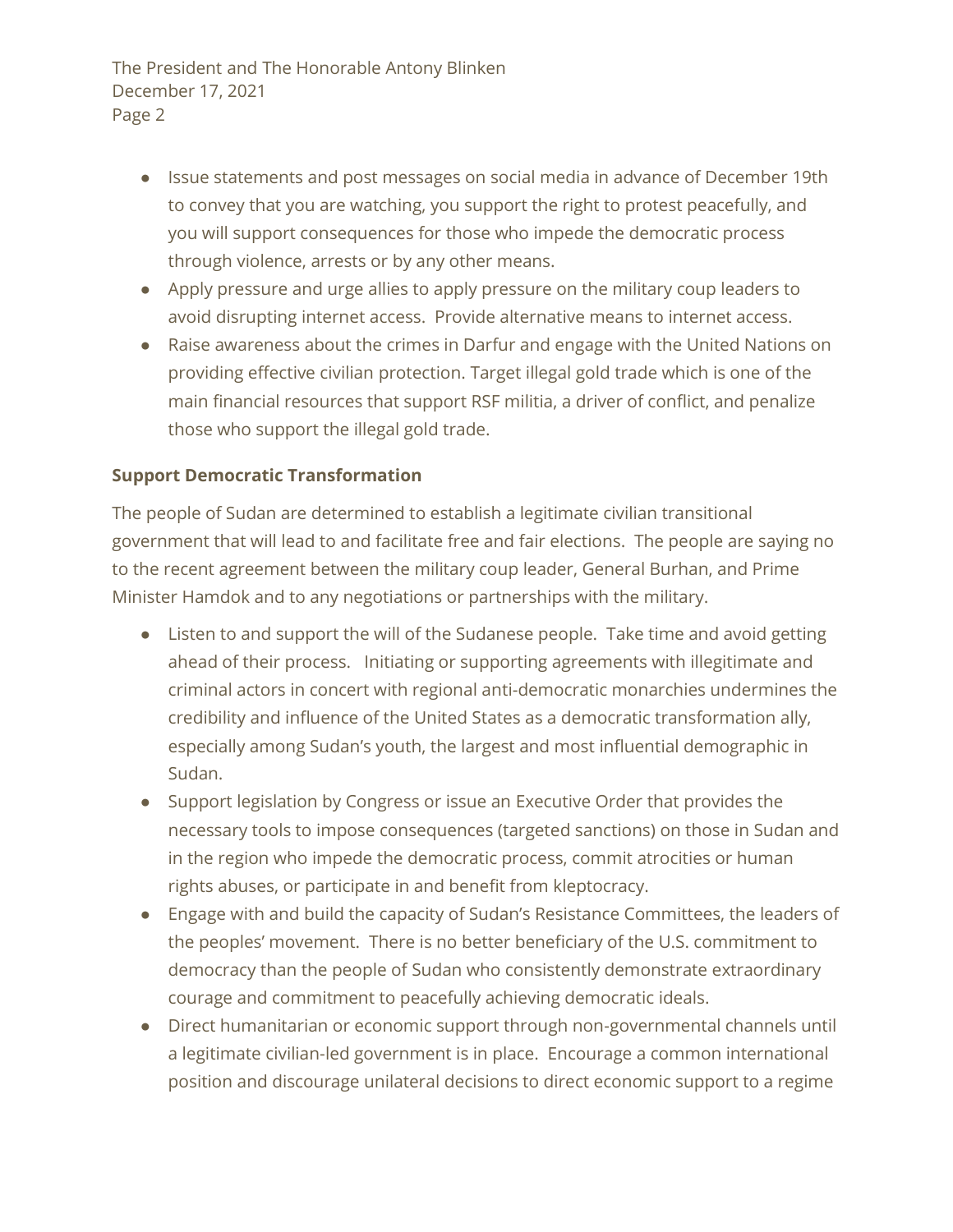that lacks legitimacy and is failing to address economic mismanagement. Focus on fighting corruption, increasing openness and transparency, and mitigating the impact of the transition on the people of Sudan.

- Engage, as conditions allow, on the reform of the security sector so as to facilitate a transition to a unified armed forces structure without multiple independent militias, with a single reporting line to the Council of Ministers and funded through a transparent budget process.
- Appoint a Special Envoy to Sudan. Effective U.S. engagement in Sudan requires fulltime, experienced, senior-level diplomatic engagement to support the people of Sudan as they address the crisis created by the coup and navigate a way forward to democratic transformation.

Mr. President, as you said in advance of the recent Democracy Summit, democracy does not happen by accident. It requires that we defend, fight, strengthen and renew it. The Sudanese people are doing their part. We urge the United States to stand with the people of Sudan. Genuine democratic transformation is the best assurance for lasting peace and stability.

Respectfully,

Girifna Sudan NextGen Sudan Taskforce Sudanese American Physicians Association Sudanese American Public Affairs Association Association of Sudanese-American Professors in America (ASAPA) The Strategic Initiative for Women in the Horn of Africa-SIHA Never Again Coalition Crane Center for Mass Atrocity Prevention New York Coalition for Sudan Pittsburgh Darfur Emergency Coalition Darfur and Beyond Our Humanity in the Balance Jewish World Watch Brooklyn Coalition for Darfur and Marginalized Sudan